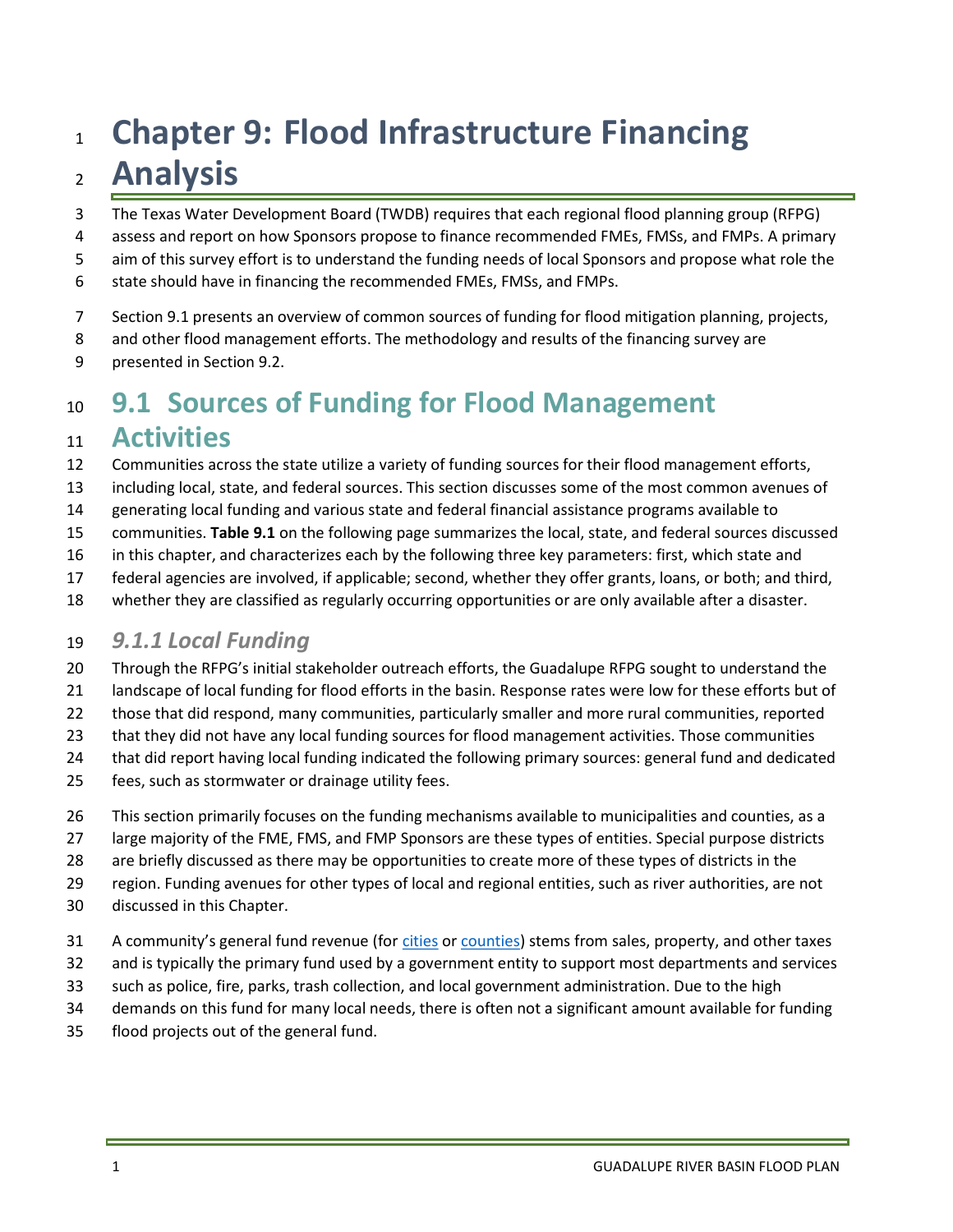#### 1 Table 9.1: Common Sources of Flood Funding in Texas

| <b>Source</b> | <b>Federal</b><br><b>Agency</b> | <b>State</b><br><b>Agency</b> | <b>Program Name</b>                                                                                                                                                   | Grant<br>(G) | Loan<br>(L) | Post-<br><b>Disaster</b><br>(D) |
|---------------|---------------------------------|-------------------------------|-----------------------------------------------------------------------------------------------------------------------------------------------------------------------|--------------|-------------|---------------------------------|
| Federal       | <b>FEMA</b>                     | <b>TDEM</b>                   | <b>Hazard Mitigation Grant Program (HMGP)</b>                                                                                                                         | G            |             | D                               |
|               | <b>FEMA</b>                     | <b>TWDB</b>                   | <b>Flood Mitigation Assistance (FMA)</b>                                                                                                                              | G            |             |                                 |
|               | <b>FEMA</b>                     | <b>TDEM</b>                   | <b>Building Resilient Infrastructure and Communities</b><br>(BRIC)                                                                                                    | G            |             |                                 |
|               | <b>FEMA</b>                     | <b>TCEQ</b>                   | Rehabilitation of High Hazard Potential Dam<br><b>Grant Program (HHPD)</b>                                                                                            | G            |             |                                 |
|               | <b>FEMA</b>                     | TBD                           | <b>Safeguarding Tomorrow through Ongoing Risk</b><br><b>Mitigation (STORM)</b>                                                                                        |              | Г           |                                 |
|               | FEMA                            | TDEM                          | <b>Public Assistance (PA)</b>                                                                                                                                         | G            |             | D                               |
|               | HUD                             | GLO                           | Community Development Block Grant-<br><b>Mitigation (CDBG-MIT)</b>                                                                                                    | G            |             | D                               |
|               | <b>HUD</b>                      | <b>GLO</b>                    | <b>Community Development Block Grant Disaster</b><br><b>Recovery Funds (CDBG-DR)</b>                                                                                  | G            |             | D                               |
|               | <b>HUD</b>                      | <b>TDA</b>                    | <b>Community Development Block Grant (TxCDBG)</b><br><b>Program for Rural Texas</b>                                                                                   | G            |             |                                 |
|               | <b>USACE</b>                    |                               | Partnerships with USACE, funded through<br><b>Continuing Authorities Program (CAP), Water</b><br>Resources Development Acts (WRDA), or other<br>legislative vehicles* |              |             |                                 |
|               | <b>EPA</b>                      | <b>TWDB</b>                   | <b>Clean Water State Revolving Fund (CWSRF)</b>                                                                                                                       | $G^{**}$     | L           |                                 |
| State         |                                 | <b>TWDB</b>                   | Flood Infrastructure Fund (FIF)                                                                                                                                       | G            | L           |                                 |
|               |                                 | <b>TWDB</b>                   | <b>Texas Water Development Fund (Dfund)</b>                                                                                                                           |              | L           |                                 |
|               |                                 | <b>TSSWCB</b>                 | <b>Structural Dam Repair Grant Program</b>                                                                                                                            | G            |             |                                 |
|               |                                 | <b>TSSWCB</b>                 | <b>Operation and Maintenance (O&amp;M) Grant</b><br>Program                                                                                                           | G            |             |                                 |
|               |                                 | <b>TSSWCB</b>                 | Flood Control Dam Infrastructure Projects -<br><b>Supplemental Funding</b>                                                                                            | G            |             |                                 |
| Local         |                                 |                               | <b>General fund</b>                                                                                                                                                   |              |             |                                 |
|               |                                 |                               | <b>Bonds</b>                                                                                                                                                          |              |             |                                 |
|               |                                 |                               | Stormwater or drainage utility fee                                                                                                                                    |              |             |                                 |
|               |                                 |                               | Special-purpose district taxes and fees                                                                                                                               |              |             |                                 |

<sup>\*</sup>Opportunities to partner with USACE are not considered grant or loan opportunities, but shared<br>3 participation projects where USACE performs planning work and shares in the cost of construction

participation projects where USACE performs planning work and shares in the cost of construction.

4 \*\*The CWSRF program offers principal forgiveness, which is similar to grant funding.

6

5

7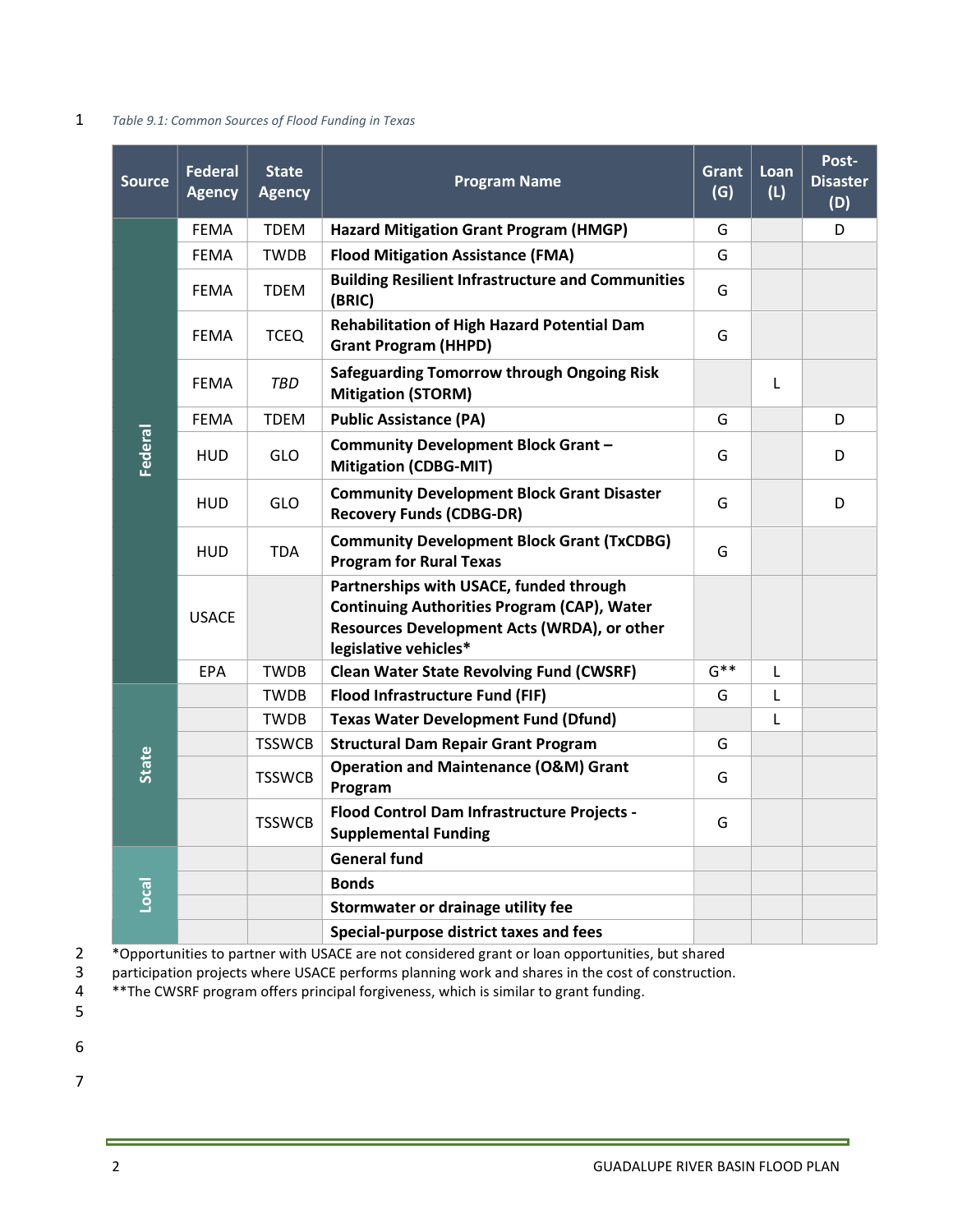- 1 Dedicated fees such as stormwater or drainage fees are an increasingly popular tool for local flood-
- 2 related funding. Municipalities can establish a stormwater utility (sometimes called a drainage utility),
- 3 which is a legal mechanism used to generate revenue to finance a city's cost to provide and manage
- 4 stormwater services. To provide these services, municipalities assess fees from users of the stormwater
- 5 utility system. Impact fees, which are collected from development to cover a portion of the expense to
- 6 expand storm water systems necessitated by the new development, can also be used as a source of local
- 7 funding for flood-related efforts.
- 8 Another source for local funding to support flood management efforts includes special districts. A
- 9 special district is a political subdivision established to provide a single public service (such as water
- 10 supply, drainage, or sanitation) within a specific geographic area. Examples of these special districts
- 11 include Water Control and Improvement Districts (WCID), Municipal Utility Districts (MUD), Drainage
- 12 Districts (DD), and Flood Control Districts (FCD). Each of the different types of districts are governed by
- 13 different state laws, which specify the authorities and process for creation of a district. Districts can be
- 14 created by various entities, from the Texas Legislature or the Texas Commission on Environmental
- 15 Quality to county commissioners' courts or city councils. Depending on the type of district, the districts
- 16 may have the ability to raise revenue through taxes, fees, or issuing bonds to fund flood and drainage-
- 17 related improvements within a district's area.
- 18 Lastly, municipalities and counties have the option to issue debt through general obligation bonds,
- 19 revenue bonds, or certificates of obligation, which are typically paid back using any of the previously 20 mentioned local revenue raising mechanisms.
- 21 Overall, local governments have various options for raising revenue to support local flood-related
- 22 efforts; however, each avenue presents its own unique challenges and considerations. It is important to
- 23 note that municipalities have more authority to establish various revenue raising options in comparison
- 24 to counties. Of the communities that do have access to local funding, the amount available is generally
- 25 much lower than the total need, leading local communities to seek out state and federal financial
- 26 assistance programs.

# 27 9.1.2 State Funding

- 28 Today, communities have a broader range of state and federal funding sources and programs available
- 29 due to new grant and loan programs that didn't exist even five years ago. There are two primary state
- 30 agencies currently involved in providing state funding for flood projects: the TWDB and the Texas State
- 31 Soil and Water Conservation Board (TSSWCB). It is important to note that state and federal financial
- 32 assistance programs discussed herein are not directly available to homeowners and the general public. 33 Local governments apply on behalf of their communities to receive and implement funding for flood
- 
- 34 projects in their jurisdiction.
- 35 The TWDB's Flood Infrastructure Fund (FIF) is a new funding program passed by the Texas Legislature
- 36 and approved by Texas voters through a constitutional amendment in 2019. The program provides
- 37 financial assistance in the form of low or no interest loans and grants (cost match varies) to eligible
- 38 political subdivisions for flood control, flood mitigation, and drainage projects. FIF rules allow for a wide
- 39 range of flood projects, including structural and nonstructural projects, planning studies, and
- 40 preparedness efforts such as flood early warning systems. After the first State Flood Plan is adopted,
- 41 only projects included in the most recently adopted state plan will be eligible for funding from the FIF.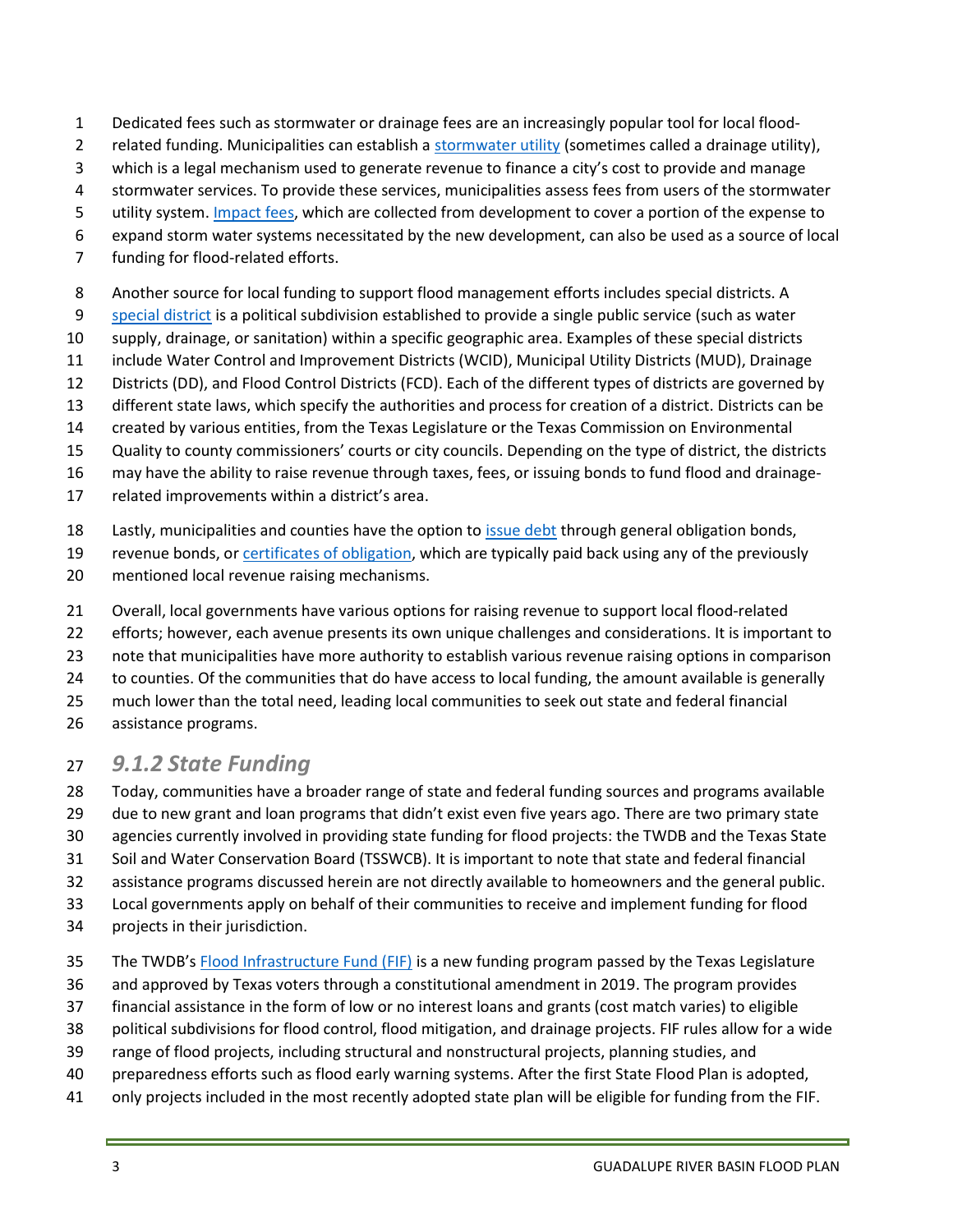- 1 FMEs, FMSs, and FMPs recommended in this regional flood plan will be included in the overall state
- 2 flood plan and will thus be eligible for this funding source.
- 3 The TWDB also manages the Texas Water Development Fund (Dfund) program, which is a state-funded
- 4 streamlined loan program that provides financing for several types of infrastructure projects to eligible
- 5 political subdivisions. This program enables the TWDB to fund projects with multiple eligible
- 6 components (water supply, wastewater, or flood control) in one loan at low market rates. Financial
- 7 assistance for flood control may include structural and nonstructural projects, planning efforts, and
- 8 flood warning systems.
- 9 The Texas State Soil & Water (TSSWCB) has three state-funded programs specifically for flood control
- 10 dams: the Operation and Maintenance (O&M) Grant Program; the Flood Control Dam Infrastructure
- 11 Projects Supplemental Funding Program; and the Structural Repair Grant Program. The O&M Grant
- 12 Program is a grant program for local soil and water conservation districts (SWCD) and certain co-
- 13 sponsors of flood control dams. This program reimburses SWCDs 90 percent of the cost of an eligible
- 14 operation and maintenance activity as defined by the program rules; the remaining 10 percent must be
- 15 paid with non-state funding. The Flood Control Dam Infrastructure Projects Supplemental Funding
- 16 program was newly created and funded in 2019 by the Texas Legislature. Grants are provided to local 17 sponsors of flood control dams, including SWCDs, to fund the repair and rehabilitation of the flood
- 18 control structures, to ensure dams meet safety criteria to adequately protect lives downstream. The
- 19 Structural Repair Grant Program provides state grant funds to provide 95 percent of the cost of
- 20 allowable repair activities on dams constructed by the United States Department of Agriculture Natural
- 21 Resources Conservation Service (USDA-NRCS), including match funding for federal projects through the
- 22 Dam Rehabilitation Program and the Emergency Watershed Protection (EWP) Program of the Texas
- 23 NRCS.

# <sup>24</sup>9.1.3 Federal Funding

- 25 Federal funding currently accounts for a large share of total available funding for flood projects
- 26 throughout the state, with federal funding programs having greater access and availability to large
- 27 funding amounts from the federal government appropriated by Congress. Commonly utilized funding
- 28 programs administered by seven different federal agencies are discussed in this section. The funding for
- 29 these programs originates from the federal government but for many of the programs, a state agency
- 30 partner plays a key role in the management of the program. Each funding program has its own unique
- 31 eligible applicants, eligible project types, requirements, and application and award timelines. A few
- 32 examples of eligibility requirements for some of the federal grant programs are: requiring recipients of
- 33 funding to participate in the National Flood Insurance Program (NFIP), requiring recipients to have an
- 34 approved Hazard Mitigation Plan, or requiring a project to have a benefit cost ratio of 1.0 or greater.
- 35 More information regarding each program and their unique eligibility requirements and award
- 36 processes can be found at the links in this section.

#### 37 Federal Emergency Management Agency (FEMA)

- 38 Common FEMA-administered federal flood-related funding programs include Flood Mitigation
- 39 Assistance (FMA), Building Resilient Infrastructure and Communities (BRIC), Safeguarding Tomorrow
- 40 through Ongoing Risk Mitigation (STORM), Rehabilitation of High Hazard Potential Dam (HHPD) Grant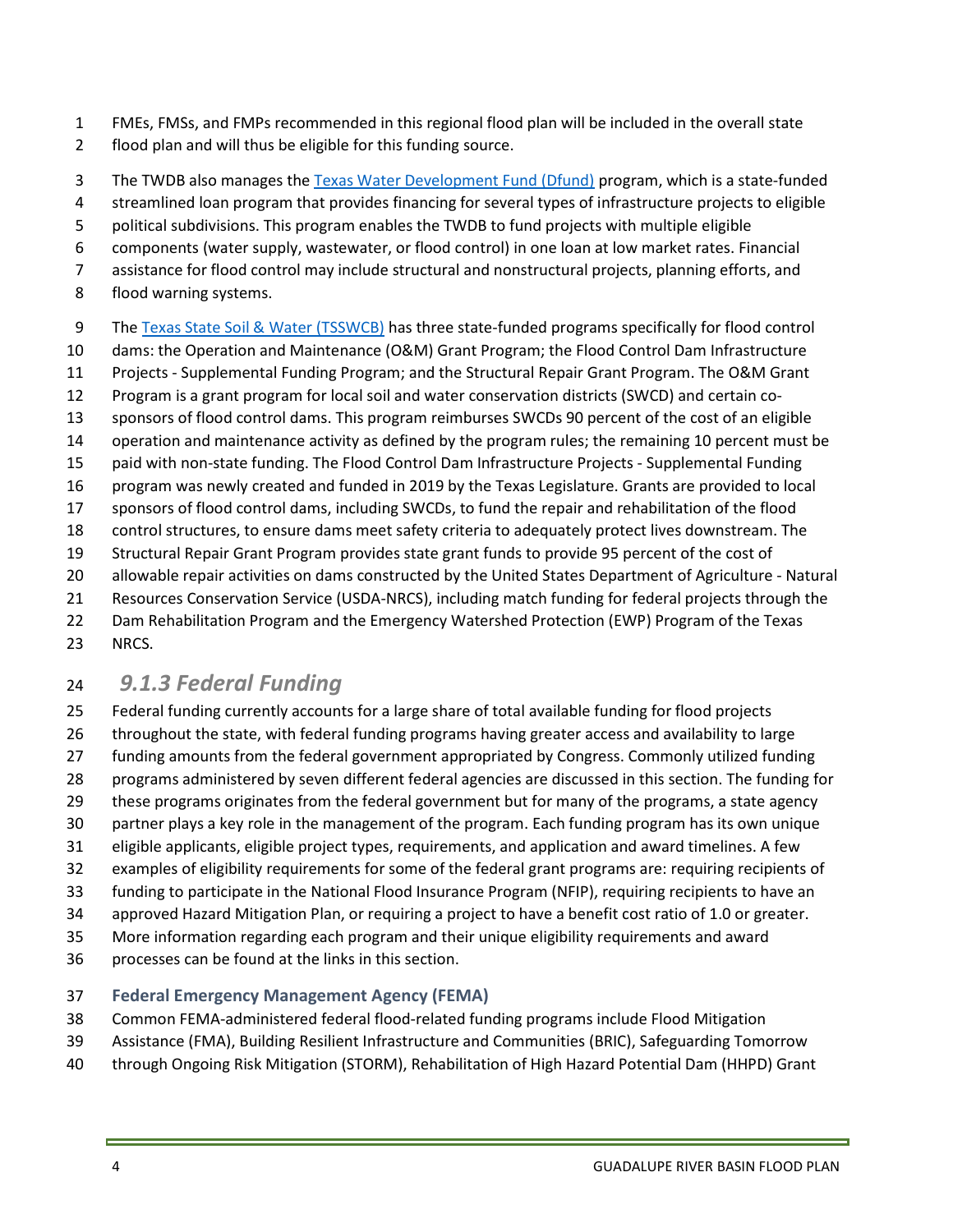- 1 Program, Hazard Mitigation Grant Program (HMGP), the Public Assistance (PA) program, and the
- 2 Cooperating Technical Partners (CTP) Program.
- 3 Flood Mitigation Assistance (FMA) is a nationally competitive annual grant program that provides
- 4 funding to states, local communities, federally recognized tribes, and territories. FMA is administered in
- 5 Texas by the TWDB. Funds can be used for projects that reduce or eliminate the risk of repetitive flood
- 6 damage to buildings insured by the National Flood Insurance Program. Funding is typically a 75 percent
- 7 federal grant with a 25 percent local match. Projects mitigating repetitive loss and severe repetitive loss
- 8 properties may be funded through a 90 percent federal grant and 100 percent federal grant,
- 9 respectively. FEMA's FMA program now includes a disaster initiative called Swift Current. The program
- 10 was released as a pilot initiative in 2022 and explored ways to make flood mitigation assistance more
- 11 readily available during disaster recovery. Similar to traditional FMA, the program mitigates repetitive
- 12 losses and substantially damaged buildings insured under the NFIP.
- 13 The Building Resilient Infrastructure and Communities (BRIC) is a new nationally competitive non-
- 14 disaster annual grant program implemented in 2020. The program supports states, local communities,
- 15 tribes, and territories as they undertake hazard mitigation projects, reducing the risks they face from
- 16 disasters and natural hazards. BRIC is administered in Texas by the Texas Division of Emergency
- 17 Management (TDEM). Funding is typically a 75 percent federal grant with a 25 percent local match.
- 18 Small, impoverished communities may be funded through a 90 percent federal grant and 100 percent
- 19 federal grant, respectively.
- 20 Safeguarding Tomorrow through Ongoing Risk Mitigation (STORM) is a new revolving loan program
- 21 enacted through federal legislation in 2021 to provide needed and sustainable funding for hazard
- 22 mitigation projects. The program is designed to provide capitalization grants to states to establish
- 23 revolving loan funds for projects to reduce risks from disaster, natural hazards, and other related
- 24 environmental harm. At the time of the publication of this plan, the program does not yet appear to be
- 25 operational and has not yet been implemented in Texas.
- 26 FEMA's Rehabilitation of High Hazard Potential Dam (HHPD) Grant Program, administered in Texas by
- 27 the Texas Commission on Environmental Quality (TCEQ), provides technical, planning, design, and
- 28 construction assistance in the form of grants for rehabilitation of eligible high hazard potential dams.
- 29 The cost share requirement is typically no less than 35 percent state or local share.
- 30 Under the Hazard Mitigation Grant Program (HMGP), FEMA provides funding to state, local, tribal, and
- 31 territorial governments so they can rebuild from a recent disaster in a way that reduces, or mitigates,
- 32 future disaster losses in their communities. The program is administered in Texas by TDEM. Funding is
- 33 typically a 75 percent federal grant with a 25 percent local match. While the program is associated with
- 34 Presidential Disaster Declarations, the HMGP is not a disaster relief program for individual disaster
- 35 victims or a recovery program that funds repairs to public property damaged during a disaster. The key
- 36 purpose of HMGP is to ensure that the opportunity to take critical mitigation measures to reduce the
- 37 risk of loss of life and property from future disasters is not lost during the reconstruction process
- 38 following a disaster.
- 39 FEMA's Public Assistance (PA) program provides supplemental grants to state, tribal, territorial, and
- 40 local governments, and certain types of private non-profits following a declared disaster so communities
- 41 can quickly respond to and recover from major disasters or emergencies through actions such as debris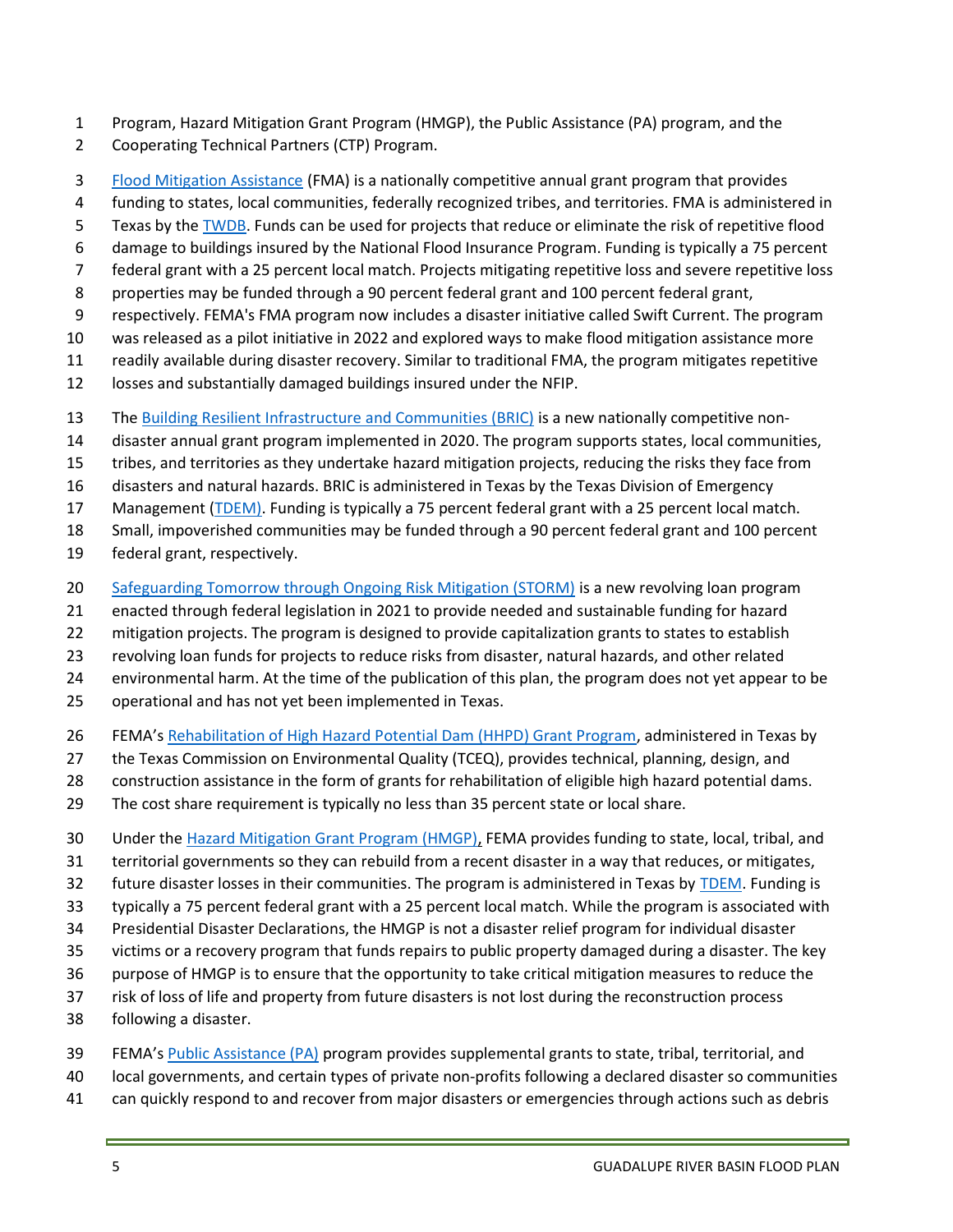- 1 removal, life-saving emergency protective measures, and restoring public infrastructure. Funding cost
- 2 share levels are determined for each disaster and are typically not less than 75 percent federal grant (25
- 3 percent local match) and typically not more than 90 percent federal grant (10 percent local match). In
- 4 Texas, FEMA PA is administered by TDEM. In some situations, FEMA may fund mitigation measures as
- 5 part of the repair of damaged infrastructure. Generally, mitigation measures are eligible if they directly
- 6 reduce future hazard impacts on damaged infrastructure and are cost-effective. Funding is limited to
- 7 eligible damaged facilities located within PA-declared counties.
- 8 The Cooperating Technical Partners (CTP) program is an effort launched by FEMA in 1999 to increase
- 9 local involvement in developing and updating Flood Insurance Rate Maps (FIRMs), Flood Insurance Study
- 10 reports, and associated geospatial data in support of FEMA's Risk Mapping, Assessment and Planning
- 11 (Risk MAP) Program. To participate in the program, interested NFIP-participating communities, state or
- 12 regional agencies, universities, territories, tribes, or nonprofits must complete training and execute a
- 13 partnership agreement. Working with the FEMA regions, a program participant can develop business
- 14 plans and apply for grants to perform eligible activities.

#### 15 Housing and Urban Development (HUD)

- 16 HUD administers the following three federal funding programs: Community Development Block Grant –
- 17 Disaster Recovery (CDBG-DR), Community Development Block Grant Mitigation (CDBG-MIT), and
- 18 Community Development Block Grant (TxCDBG) for Rural Texas.
- 19 Following a major disaster, Congress may appropriate funds to the Department of Housing and Urban
- 20 Development (HUD) under the Community Development Block Grant Disaster Recovery (CDBG-DR)
- 21 program when there are significant unmet needs for long-term recovery. Appropriations for CDBG-DR
- 22 are frequently very large, and the program provides 100 percent grants in most cases. The CDBG-DR is
- 23 administered in Texas by the Texas General Land Office (GLO). The special appropriation provides funds
- 24 to the most impacted and distressed areas for disaster relief, long term-recovery, restoration of
- 25 infrastructure, housing, and economic revitalization.
- 26 The Community Development Block Grant Mitigation (CDBG-MIT) is administered in Texas by the GLO.
- 27 Eligible grantees can use CDBG Mitigation (CDBG-MIT) assistance in areas impacted by recent disasters
- 28 to carry out strategic and high-impact activities to mitigate disaster risks with typically 100% grants. The
- 29 primary feature differentiating CDBG-MIT from CDBG-DR is that unlike CDBG-DR which funds recovery
- 30 from a recent disaster to retore damaged services, systems, and infrastructure, CDBG-MIT funds are
- 31 intended to support mitigation efforts to rebuild in a way which will lessen the impact of future
- 32 disasters.
- 33 The Community Development Block Grant (CDBG) program provides annual grants on a formula basis to
- 34 small, rural cities and to counties to develop viable communities by providing decent housing and
- 35 suitable living environments, and expanding economic opportunities principally for persons of low- to
- 36 moderate-income. Funds can be used for public facilities such as water and wastewater infrastructure,
- 37 street and drainage improvements, and housing. In Texas, the CDBG program is administered by the
- 38 Texas Department of Agriculture (TDA).

#### 39 U.S. Army Corps of Engineers (USACE)

- 40 The USACE works with non-Federal partners (States, Tribes, counties, or local governments) throughout
- 41 the country to investigate water resources and related land problems and opportunities and, if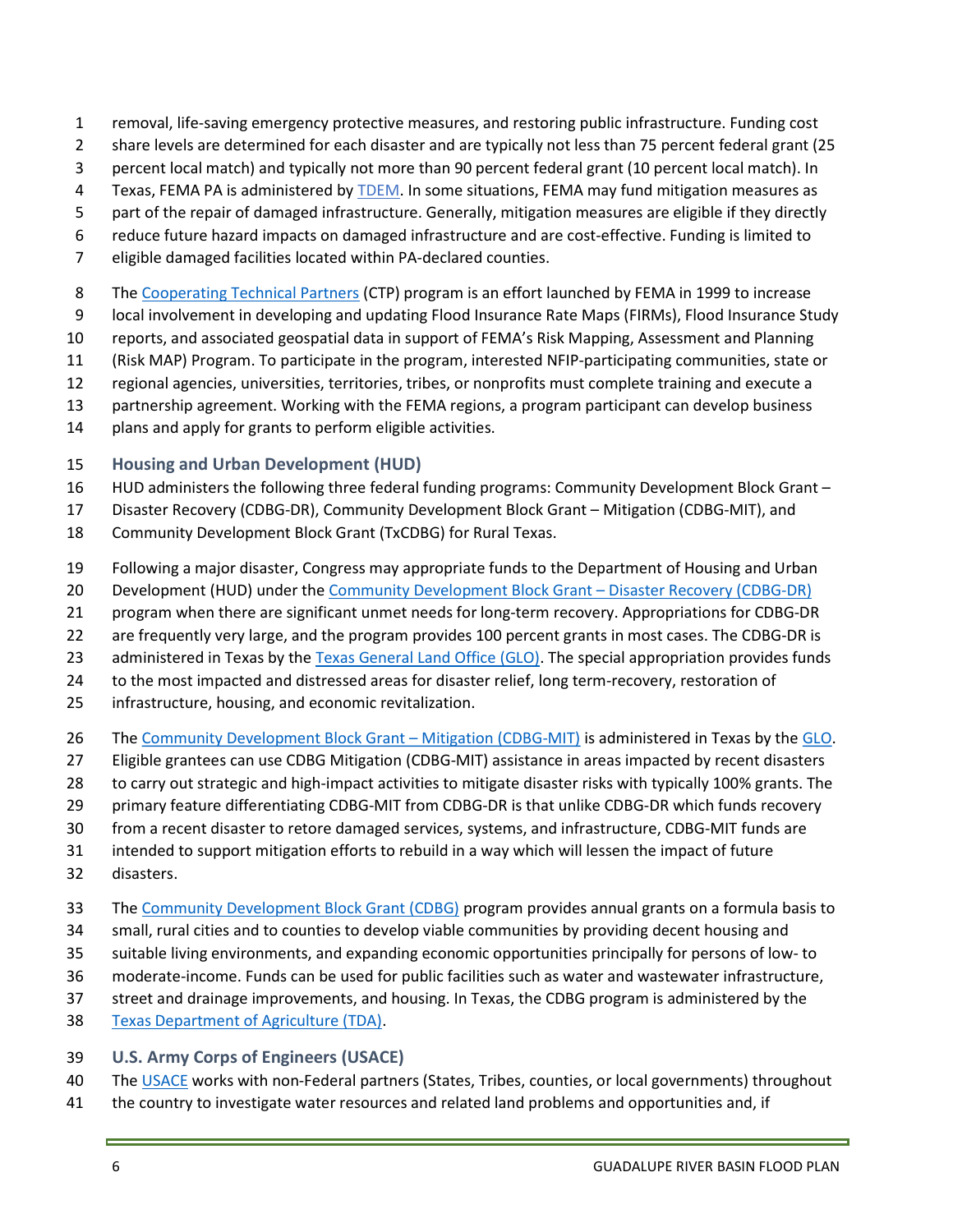- 1 warranted, develop civil works projects that would otherwise be beyond the sole capability of the non-
- 2 Federal partner(s). Partnerships are typically initiated or requested by the local community to their local
- 3 USACE District office. Before any project or study can begin, USACE determines whether there is an
- 4 existing authority under which the project could be considered, such as the US Army Corps of Engineers
- 5 Continuing Authorities Program (CAP), or whether Congress must establish study or project authority
- 6 and appropriate specific funding for the activity. New study or project authorizations are typically
- 7 provided through periodic Water Resource Development Acts (WRDA) or via another legislative vehicle.
- 8 Congress will not provide project authority until a completed study results in a recommendation to
- 9 Congress of a water resources project, conveyed via a Report of the Chief of Engineers (Chief's Report)
- 10 or Report of the Director of Civil Works (Director's Report). Opportunities to partner with USACE are not
- 11 considered grant or loan opportunities, but shared participation projects where USACE performs
- 12 planning work and shares in the cost of construction. USACE also has technical assistance opportunities,
- 13 including Floodplain Management Services and the Planning Assistance to States program, available to
- 14 local communities.
- 15 U.S. Environmental Protection Agency (EPA)
- 16 The Clean Water State Revolving Fund (CWSRF) provides financial assistance in the form of loans with
- 17 subsidized interest rates and opportunities for partial principal forgiveness for planning, acquisition,
- 18 design, and construction of wastewater, reuse, and stormwater mitigation infrastructure projects.
- 19 Projects can be structural or non-structural. Low Impact Development (LID) projects are also eligible.
- 20 The CWSRF is administered in Texas by the TWDB.

#### 21 U.S. Department of Agriculture (USDA)

- 22 The USDA's Natural Resources Conservation Service (NRCS) provides technical and financial assistance to
- 23 local government agencies through the following programs: Emergency Watershed Protection Program,
- 24 Watershed Protection and Flood Prevention Program, Watershed Surveys and Planning, and Watershed
- 25 Rehabilitation. The Emergency Watershed Protection (EWP) program, a federal emergency recovery
- 26 program, helps local communities recover after a natural disaster by offering technical and financial
- 27 assistance to relieve imminent threats to life and property caused by floods and other natural disasters
- 28 that impair a watershed. The Watershed Protection and Flood Prevention Program helps units of
- 29 federal, state, local and tribal government protect and restore watersheds; to prevent erosion,
- 30 floodwater, and sediment damage; to further the conservation development, use and disposal of water;
- 31 and to further the conservation and proper use of land in authorized watersheds. The focus of
- 32 Watershed Surveys and Planning program is funding watershed plans, river basin surveys and studies,
- 33 flood hazard analyses, and floodplain management assistance aimed at identifying solutions that use
- 34 land treatment and nonstructural measures to solve resource problems. Lastly, the Watershed
- 35 Rehabilitation Program helps project sponsors rehabilitate aging dams that are reaching the end of their
- 36 design lives. This rehabilitation addresses critical public health and safety concerns. The USDA also offers
- 37 various Water and Environmental grant and loan funding programs, which can be used for water and
- 38 waste facilities, including stormwater facilities, in rural communities.
- 39 Special Appropriations
- 40 On occasion and when the need is large enough, Congress may appropriate funds for special
- 41 circumstances such natural disasters or pandemics (COVID-19). A few examples of recent special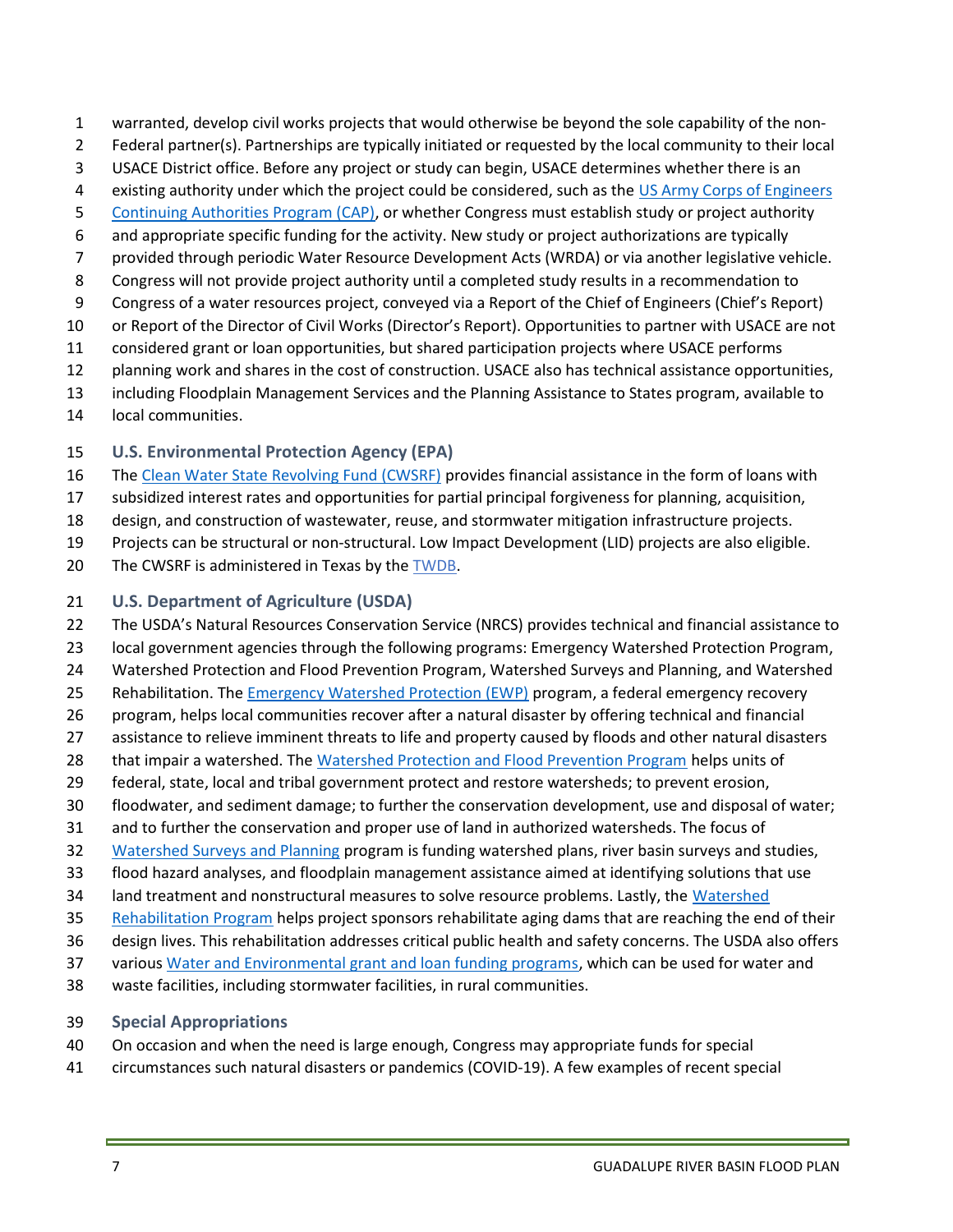- 1 appropriations from the federal government that can be used to fund flood-related activities are
- 2 discussed in this section.
- 3 In 2021, the American Rescue Plan Act (ARPA) provided for a substantial infusion of resources to eligible
- 4 state, local, territorial, and tribal governments to support their response to and recovery from the
- 5 COVID-19 pandemic. Coronavirus State and Local Fiscal Recovery Funds (SLFRF), a part of ARPA, delivers
- 6 \$350 billion directly to state, local, and tribal governments across the country. Some of the authorized
- 7 uses include improving stormwater facilities and infrastructure. Although not a direct appropriation to
- 8 local governments like ARPA, the 2021 Infrastructure Investment and Jobs Act (IIJA), also called the
- 9 Bipartisan Infrastructure Law (BIL), authorizes over \$1 trillion for infrastructure spending across the U.S.
- 10 and provides for a significant infusion of resources over the next several years into existing federal
- 11 financial assistance programs as well as creating new programs.

### 12 9.1.4 Barriers to Funding

13 Local communities encounter barriers to accessing or seeking funding sources for flood management 14 activities, including lack of knowledge of funding sources, lack of expertise to apply for funding, and no 15 local funds available for local match requirements. As opposed to some other types of infrastructure, 16 flood projects do not typically generate revenue and many communities do not have steady revenue 17 streams to fund flood projects, as discussed in Section 9.1.1. Consequently, communities struggle to 18 generate funds for local match requirements or loan repayment. Complex or burdensome application or 19 program requirements as well as prolonged timelines also act as barriers to accessing state and local 20 financial assistance programs. Of those communities able to overcome these barriers, apply for funding, 21 and generate local resources for match requirements, the high demand for state and federal funding, 22 particularly for grant opportunities, means that need outstrips supply, leaving many local communities 23 without the resources they need to address flood risks.

24

25

26

27